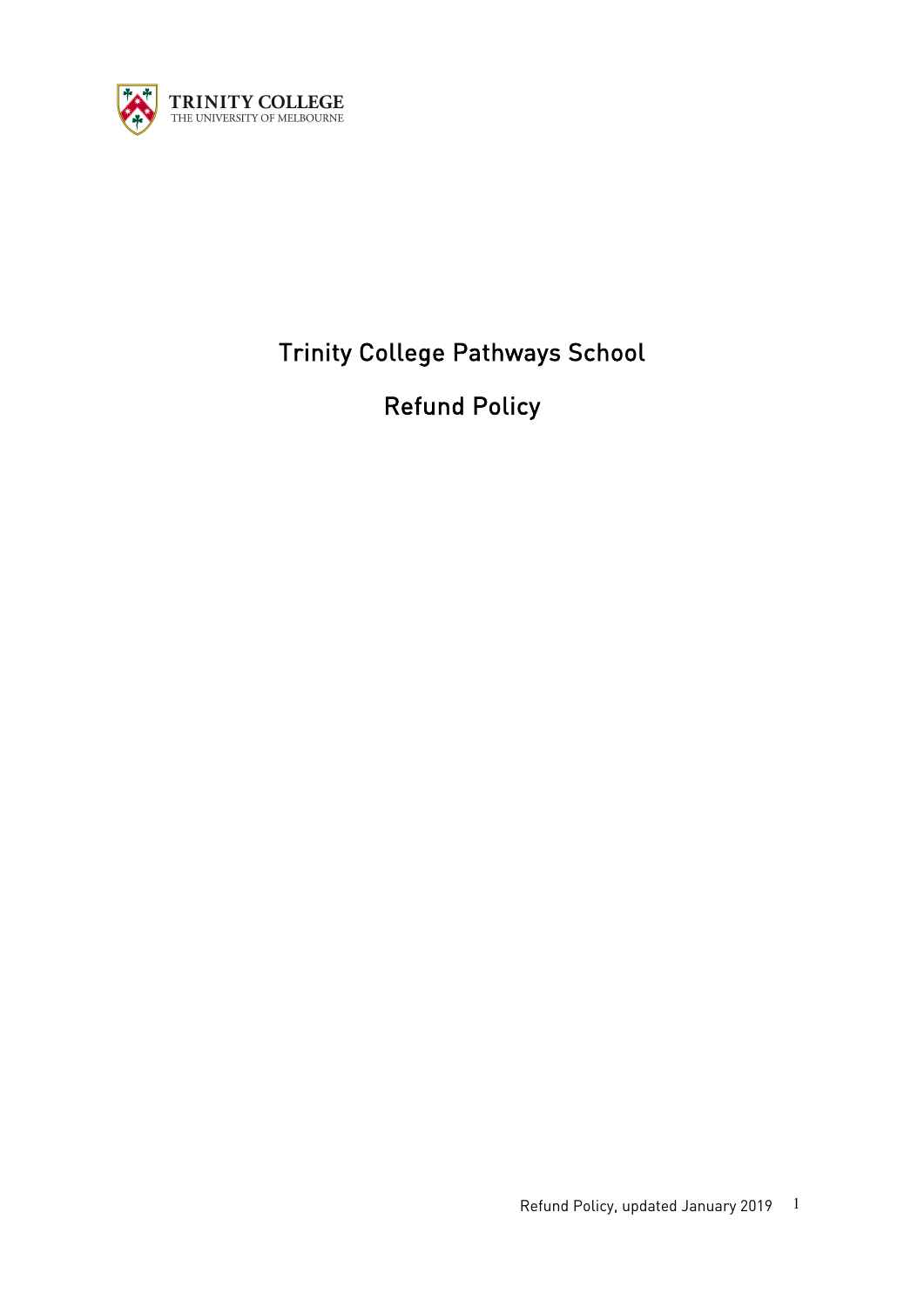### Overview

Trinity College is an affiliated College of the University of Melbourne.

The Pathways School consists of the Trinity College Foundation Studies program, Trinity College Academic English Program, the Young Leaders program and other short programs and conferences.

The College reserves the right to review and make changes to this Policy from time to time.

### Scope

This Policy covers all international students studying in the Trinity College Pathways School.

# **Definitions**

HA - Department of Home Affairs ESOS Act – Education Service for Overseas Students Act 2007 IELTS – International English Language Testing System OSHC - Overseas Student Health Cover TCAEP – Academic English Program TCFS – Trinity College Foundation Studies TCPS – Trinity College Pathways School TPS – Tuition Protection Service Census date - The last date a student can withdraw from the course and be entitled to a refund. Study period – A discrete period of study within a course, namely term, semester, trimester, short course of similar or lesser duration.

# Purpose

As an international student, you are entitled under Australian government legislation to receive tuition refunds under certain circumstances. Refund calculations are specified under sections 46D(7) and 47E(4) Education Services for Overseas Students Act 2000 ('ESOS Act') as a result of the Education Services for Overseas Students Amendment Act 2014 ('Amendment Act').

The methods for calculating refunds of fees for these provisions of the Act are set out in the Education Services for Overseas Students (Calculation of Refund) Specification 2014 (refund specification).

If you accept your offer of a place in a Trinity College course and subsequently decide to withdraw from the course, you must notify Trinity College in writing. Refunds are not provided unless you have cancelled or withdrawn from your course.

Refunds are not provided automatically when a withdrawal is requested but must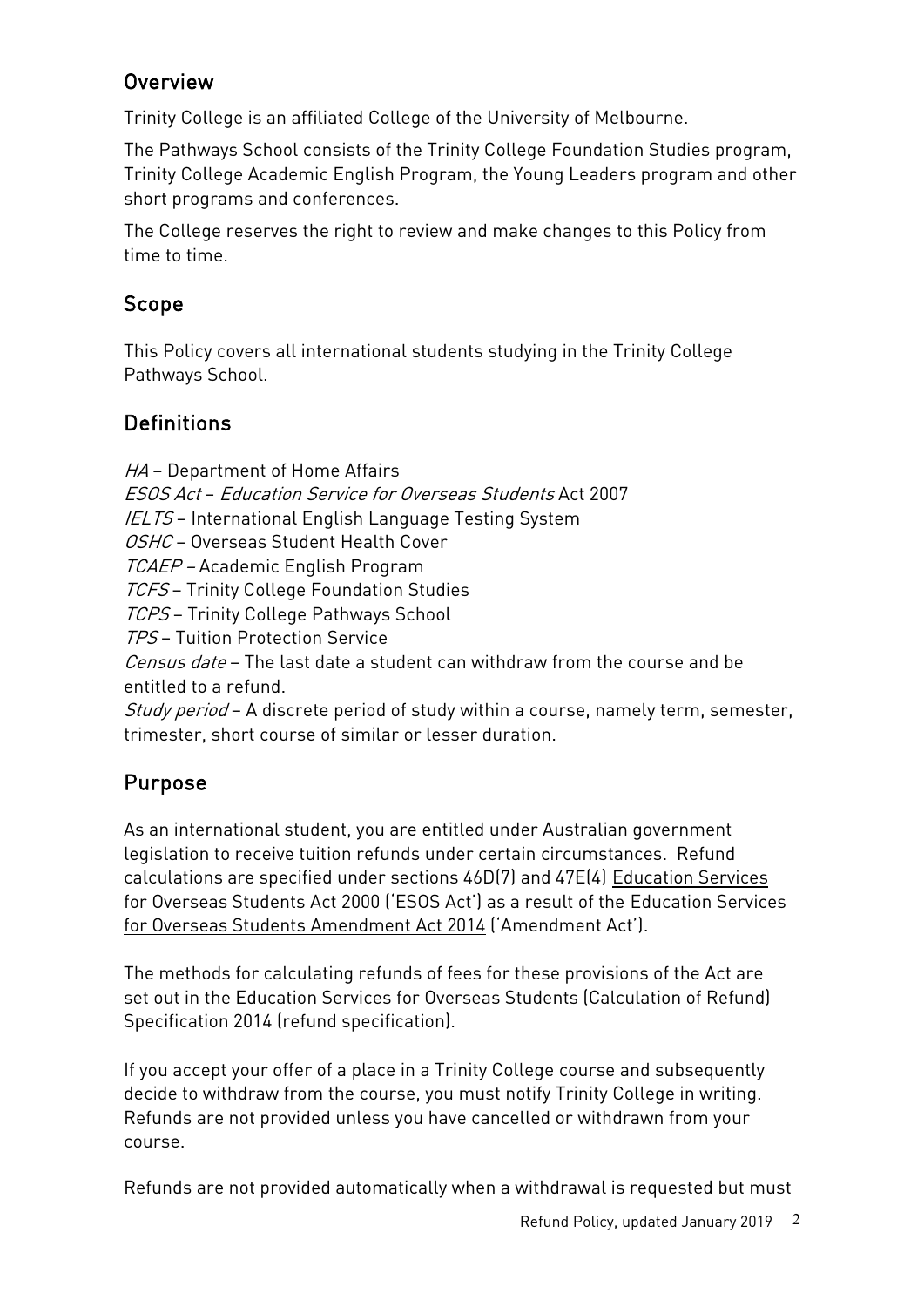meet the terms of this policy.

Any overpayment of fees will be refunded to you on provision of your bank account details.

You may withdraw enrolment in a course at any point in time. The date on which you withdraw from the course will determine the amount of refund you receive and you may be subject to a cancellation charge as set out in this policy.

If you defer your course before commencement and subsequently submit a withdrawal request, any refund will be calculated based on the date of request for deferral.

If you have a conditional offer but do not meet the conditions outlined in the letter of offer before the commencement date, Trinity College may offer an alternative program. If you decide not to accept the alternative program, an 80% refund of tuition fees paid will apply. If Trinity College cannot offer a suitable alternative program, a 100% refund of tuition fees paid will apply. You must provide your most recent results requested in the letter of offer as evidence or no refund will be provided.

If you are found to have provided false or misleading documents at any time, Trinity College has the right to retain up to 100% of any fees paid and may terminate your enrolment, if you have already enrolled. This includes medical and psychological information, knowingly or willfully withheld or not provided by you which could affect or influence your management while enrolled at Trinity College.

If your enrolment is terminated for breaches of Trinity's Student Code of Conduct or for breaches of the conditions of your Student Visa as set out by the Department of Home Affairs (HA), you are not entitled to a refund of any fees.

If you do not agree with Trinity College's decision about a refund, you may submit an appeal to have the decision reviewed under our *Complaint Policy and* Procedure.

# Payment of Refunds

Refunds will be paid directly into your Australian or international bank account, or your parent or guardian's bank account. If you are under 18 years old, refunds will be paid to your parent or guardian's bank account. Refunds will not be paid to an agent or other third party unless they were the original payee. The final payment will be withheld from you until all third-party agreements have been finalised.

# Refunds - Prior to Course Commencement

1. If you withdraw from a course and a refund of tuition fees is approved by Trinity College, the refund will be paid to you within 4 weeks after confirmation of your withdrawal and receipt of your bank details.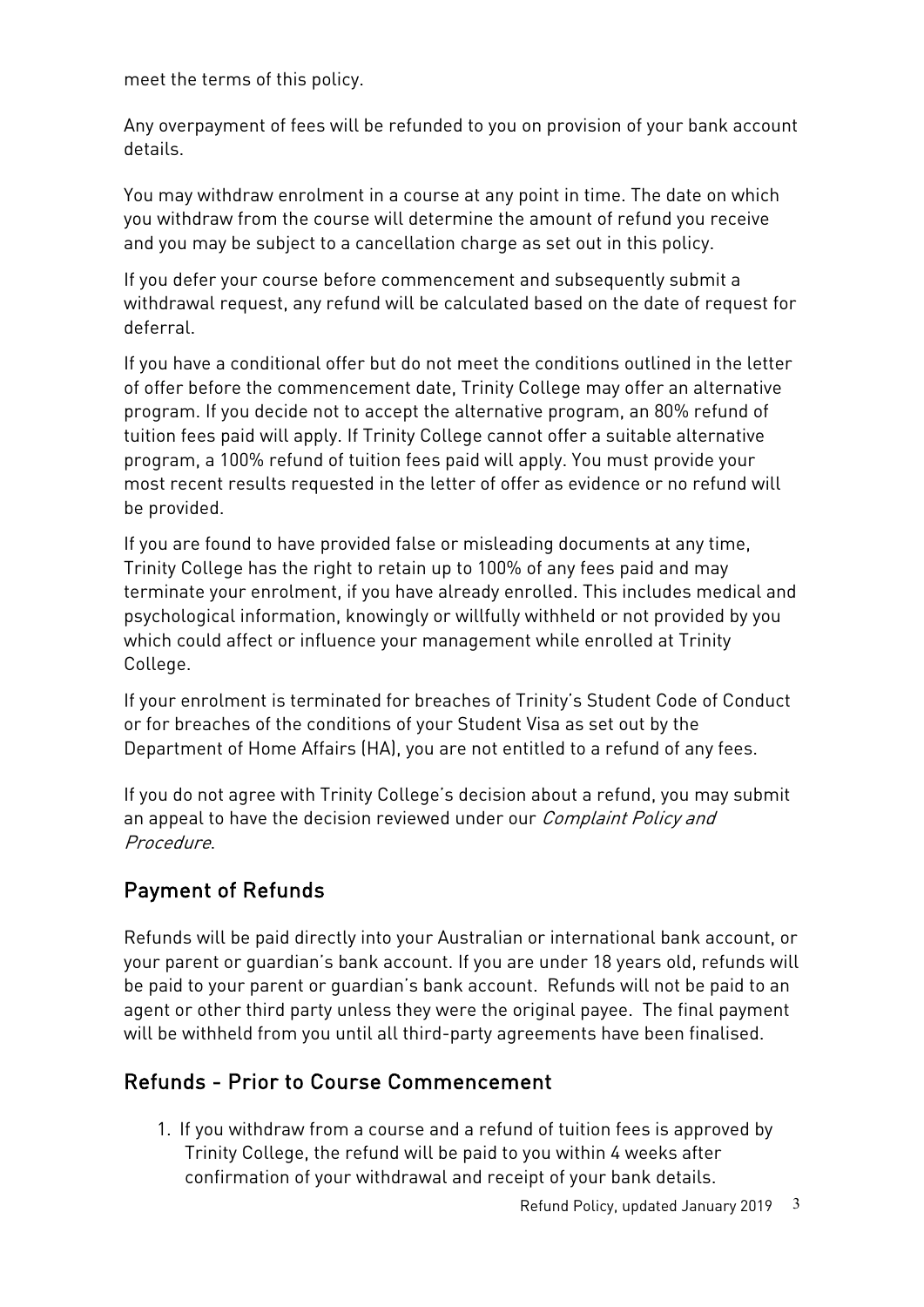- 2. In the unlikely event that Trinity College is unable to deliver a course in full, in accordance with the provisions of the ESOS Act 2000, you will be offered either enrolment in another Foundation Studies intake or Academic English module at no extra cost, or a partial refund of the unexpended portion of the pre-paid tuition fees, or we will seek to assist you with a negotiated transfer to an equivalent education provider in Melbourne. Only where we are unable to offer you a negotiated transfer to an equivalent provider and program, will we refund tuition fees in full. The refund will be paid within 2 weeks of the day on which the course ceased being provided.
- 3. Refunds do not include the Enrolment Fee which is non-refundable.
- 4. The Overseas Student Health Cover (OSHC) will only be refunded if your student visa has not been granted.
- 5. This agreement, and the availability of complaints and appeals processes, does not remove your right to take action under Australia's consumer protection laws.
- 6. Providing that formal written notification of withdrawal has been received and has been approved by Trinity College, a refund of the first instalment of the tuition fee (not including the OSHC and Enrolment Fee component) will be made as follows:

| <b>Notification Period</b>                 | <b>Refund Provided</b> |
|--------------------------------------------|------------------------|
| 30 days or more before course commencement | 80%                    |
| 1 - 29 days before course commencement     | 50%                    |

Note: No refund of the first semester tuition fee for Foundation Studies will be made if you:

- do not give formal written notice of withdrawal, and/or
- fail to commence the course

### Refunds - After Course Commencement

You are entitled to a refund of your tuition fees prior to the relevant census date for the program.

- 1. No refund of the relevant or subsequent study period tuition fees will be made once the census date has passed, except as set out below under 'Refunds – Special Circumstances'.
- 2. An administrative fee of \$500 will be levied on refunds of all subsequent study period tuition fees, except as set out below under 'Refunds - Special Circumstances'.

#### Census dates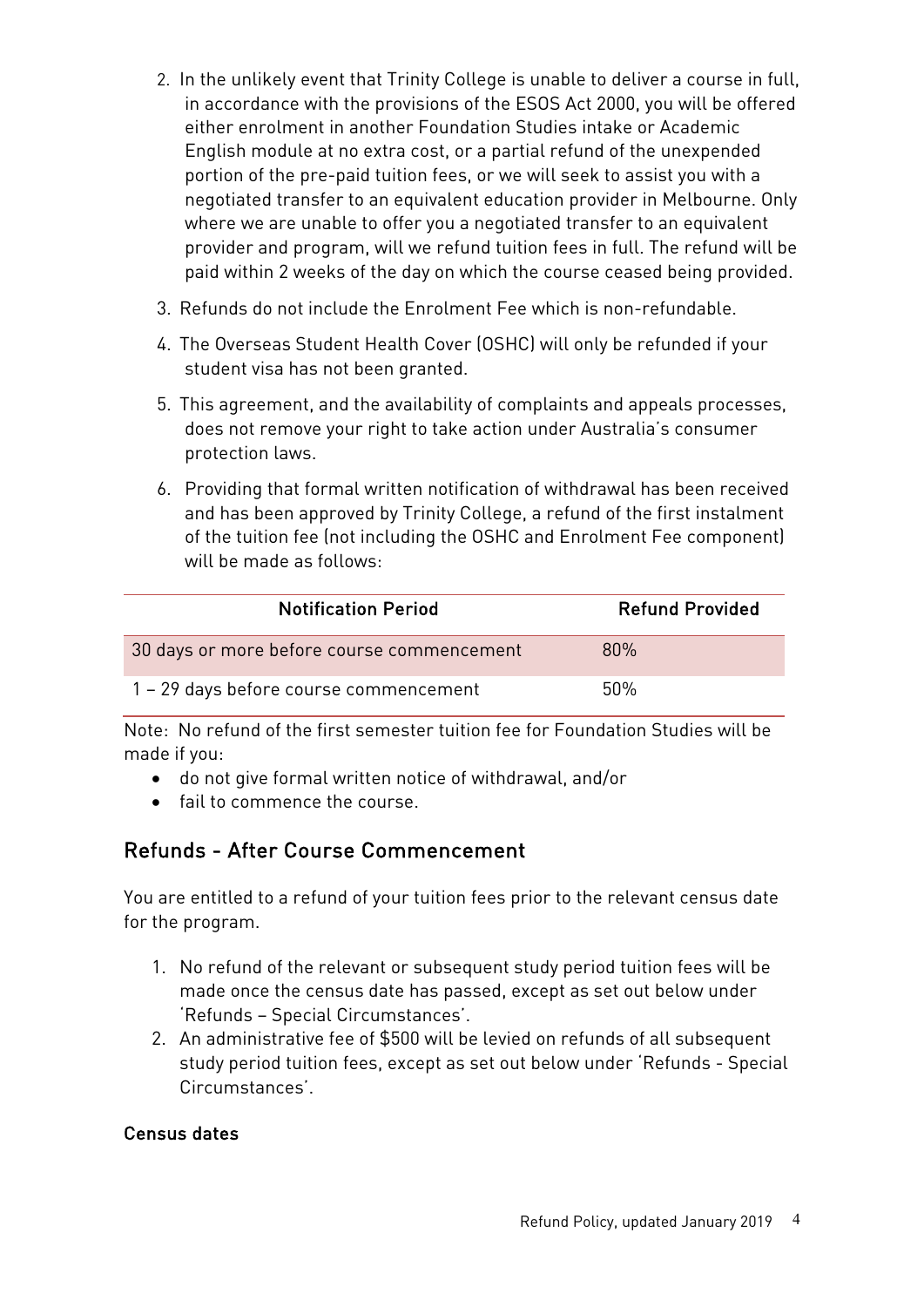The table below shows the last date you can withdraw from the course and be entitled to a refund:

#### Foundation Studies

| <b>Intake</b>     | Pre-semester<br>(study period)<br>census date | <b>Semester One</b><br>(study period)<br>census date               | <b>Semester Two (study</b><br>period) census date           |
|-------------------|-----------------------------------------------|--------------------------------------------------------------------|-------------------------------------------------------------|
| Extended          | First day of<br>Orientation                   | 10 teaching<br>days after the<br>re-<br>commencement<br>of classes | 10 teaching days after the<br>re-commencement of<br>classes |
| Main Plus         |                                               | First day of<br>Orientation                                        | 10 teaching days after the<br>re-commencement of<br>classes |
| Main              |                                               | First day of<br>Orientation                                        | 10 teaching days after the<br>re-commencement of<br>classes |
| <b>Fast Track</b> |                                               | First day of<br>Orientation                                        | 10 teaching days after the<br>re-commencement of<br>classes |

#### Academic English Program

| <b>Intake</b>  | <b>Study Period Census Date</b> |
|----------------|---------------------------------|
| l AEP 10 weeks | First day of Orientation        |
| l AEP 20 weeks | First day of Orientation        |

### Refunds - Special Circumstances

- 1. Tuition fees will be refunded, if a visa application is refused by HA and no additional fees will be levied.
- 2. Where special circumstances apply e.g. financial hardship, significant health problems, or other special extenuating personal circumstances beyond your control, which prevent you from taking up or continuing the course, a refund may be made at the discretion of the Dean, Pathways School, Trinity College.
- 3. Documentary evidence is required to support an application for a refund relating to 1 & 2 above.
- 4. Where special circumstances apply under point 2 above an administrative fee will not be levied.